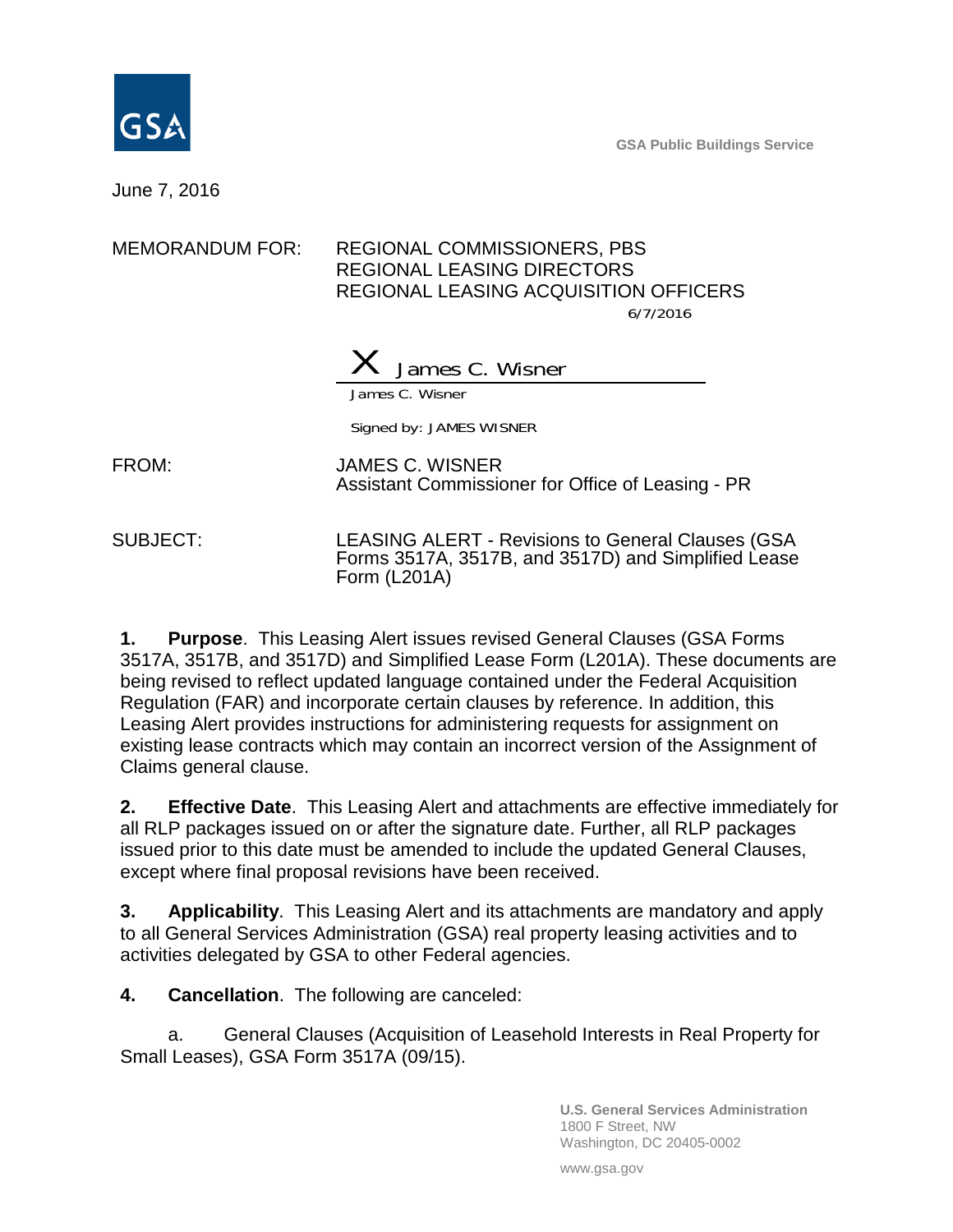

**GSA Public Buildings Service**

b. General Clauses (Acquisition of Leasehold Interests in Real Property), GSA Form 3517B (REV 04/15).

c. General Clauses (Acquisition of Leasehold Interests in Real Property – Emergency or Disaster Leases), GSA Form 3517D (04/15).

d. Simplified Lease template, GSA Form L201A (03/16).

**5. Instructions and Procedures**. Instructions and procedures are found in Attachment 1, Leasing Alert Summary.

Attachment 1, Leasing Alert Summary

Attachment 2, General Clauses, GSA Form 3517A (REV 06/16)

Attachment 3, General Clauses, GSA Form 3517B (REV 06/16)

Attachment 4, General Clauses, GSA Form 3517D (REV 06/16)

Attachment 5, Simplified Lease Form, GSA Form L201A (06/16)

Attachment 6, Sample Lease Amendment template to replace GSAM version of

Assignment of Claims general clause with FAR version

**U.S. General Services Administration** 1800 F Street, NW Washington, DC 20405-0002

www.gsa.gov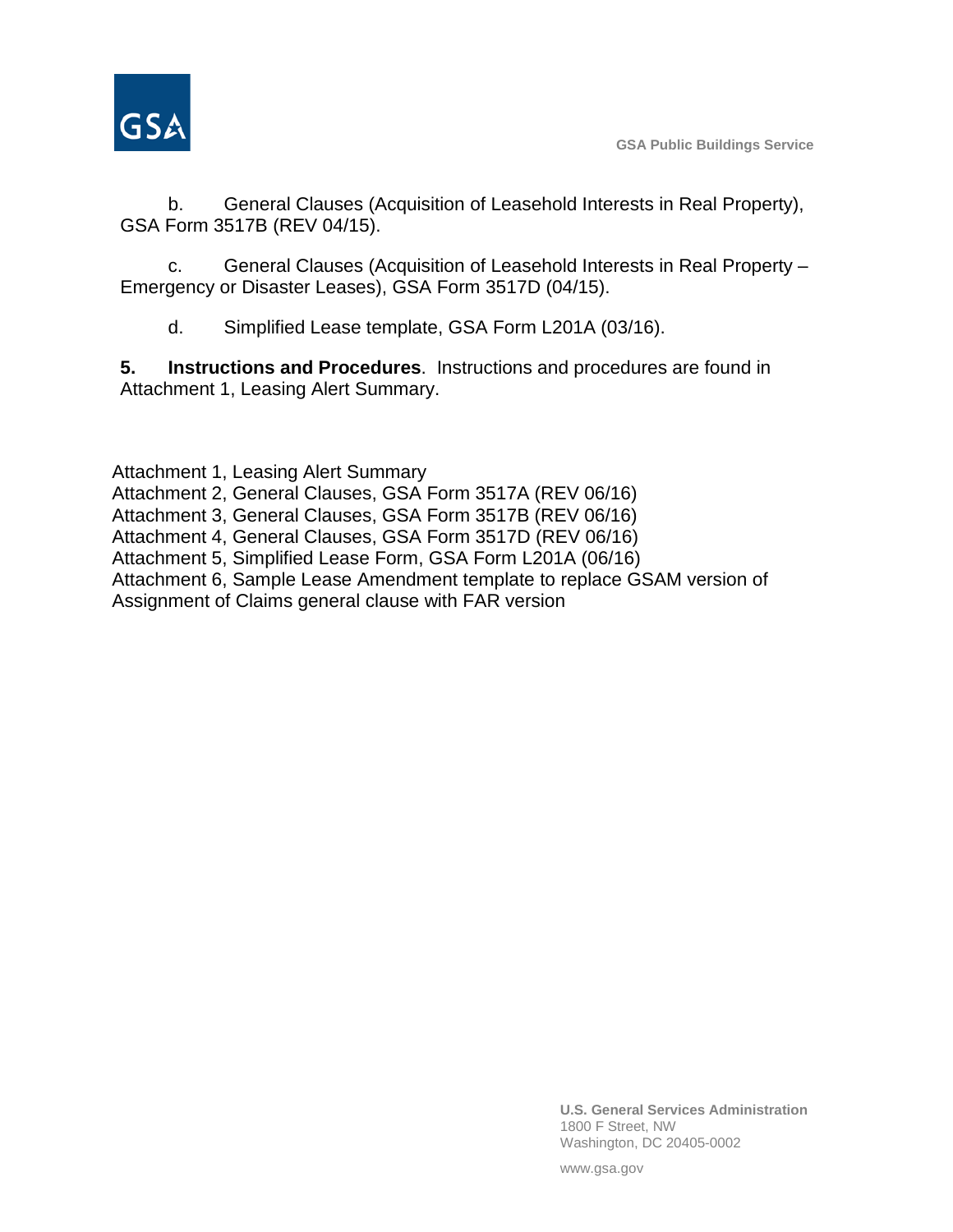## **Leasing Alert Summary**

This Leasing Alert issues a revised Simplified Lease template (L201A) and General Clauses (GSA Forms 3517A, 3517B, and 3517D). These documents are being revised to reflect updated language contained under the FAR and incorporate certain clauses by reference.

Instructions and Procedures:

#### 1. Instructions regarding the Assignment of Claims general clause

A version of the Assignment of Claims general clause used in the General Clauses, 552.223-23 (SEP 1999) is not the correct version of the clause for use in Lease packages and must be replaced with the FAR version 52.223-23 in the following manor. In addition to amending all RLP packages in accordance with this Leasing Alert, except where final proposal revisions have been received, upon receipt of a request from a lessor to assign rental payments to a financial institution, LCOs must check the lease to confirm whether or not the lease contains the correct version of the Assignment of Claims general clause (52.232-23), or a version of 552.223-23 dated prior to SEP 1999. If the lease contains the GSAM version dated SEP 1999, LCOs must replace the GSAM version of the general clause with the FAR version (52.232-23) by Lease Amendment and administer the request for assignment in accordance with the correct clause. A sample Lease Amendment template for this replacement is provided in attachment 6.

#### 2. Simplified Lease Model

Leasing Specialists shall use the latest version of the Simplified Lease Form, GSA Form L201A, when issuing RLP packages under the Simplified Lease Model. The Simplified Lease includes or incorporates by reference all applicable General Clause language.

The 06/16 version of the Simplified Lease document reflects changes as follows:

- a. FAR 52.204-10 REPORTING EXECUTIVE COMPENSATION AND FIRST-TIER SUBCONTRACT AWARDS (OCT 2015): FAR clause updated; changed date in heading and updated threshold.
- b. FAR 52.209-6 PROTECTING THE GOVERNMENT'S INTEREST WHEN SUBCONTRACTING WITH CONTRACTORS DEBARRED, SUSPENDED, OR PROPOSED FOR DEBARMENT (OCT 2015): FAR clause updated; changed date in heading and updated threshold.
- c. 52-215-10 PRICE REDUCTION FOR DEFECTIVE COST OR PRICING DATA (AUG 2011): Updated threshold.
- d. 52.215-12 SUBCONTRACTOR CERTIFIED COST OR PRICING DATA (OCT 2010): Updated threshold.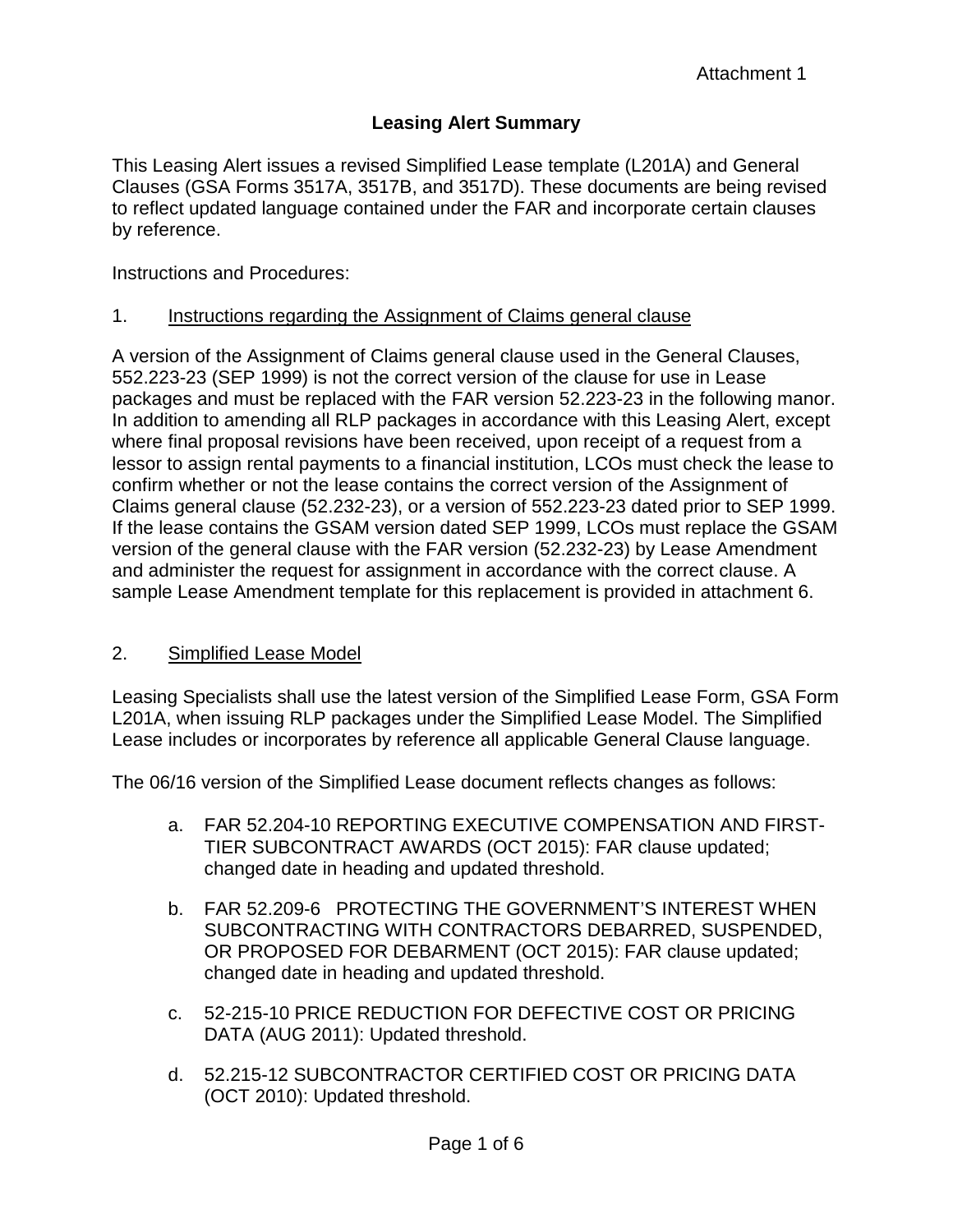- e. 52.219-9 SMALL BUSINESS SUBCONTRACTING PLAN (OCT 2015) ALTERNATE III (OCT 2015): FAR clause updated; changed date in heading and updated threshold.
- f. FAR 52.219-16 LIQUIDATED DAMAGES—SUBCONTRACTING PLAN (JAN 1999): Updated threshold.
- g. FAR 219-28 POSTAWARD SMALL BUSINESS PROGRAM REREPRESENTATION (JUL 2013): Updated threshold.
- h. 52.222-21 PROHIBITION OF SEGREGATED FACILITIES (APR 2015): FAR clause updated; changed date in heading.
- i. FAR 52.222.26 EQUAL OPPORTUNITY (APR 2015): FAR clause updated; changed date in heading.
- j. 52.222-35 EQUAL OPPORTUNITY FOR VETERANS (OCT 2015): FAR clause updated; changed date in heading and updated threshold.
- k. 52.222-36 EQUAL OPPORTUNITY FOR WORKERS WITH DISABILITIES (JUL 2014): Corrected heading; clarified threshold.
- l. 52.222-37 EMPLOYMENT REPORTS ON VETERANS (FEB 2016): FAR clause updated; changed date in heading and updated threshold.
- m. 52.223-6 DRUG FREE WORKPLACE (MAY 2001): clarified threshold.
- n. 52.232-23 ASSIGNMENT OF CLAIMS (MAY 2014): Replaced GSAM version of 552.232-23 with FAR version of 52.232-23 and updated threshold.
- o. FAR 52.233-1 DISPUTES (MAY 2014): FAR clause updated and changed date in heading.
- p. GSAR 552.219-73 GOALS FOR SUBCONTRACTING PLAN (JUN 2005) Alternate I (SEP 1999): Clause added.
- q. GSAR 552.270 20 PAYMENT (MAY 2011): Clause added.
- r. GSAR 552.270 25 SUBSTITUTION OF TENANT AGENCY (SEP 1999): Clause added.

### 3. General Clauses GSA Form 3517A

Leasing Specialists shall use the latest version of General Clauses GSA Form 3517A when assembling RLPs using the Small Lease templates (3626). The 3517A includes or incorporates by reference all applicable General Clause language.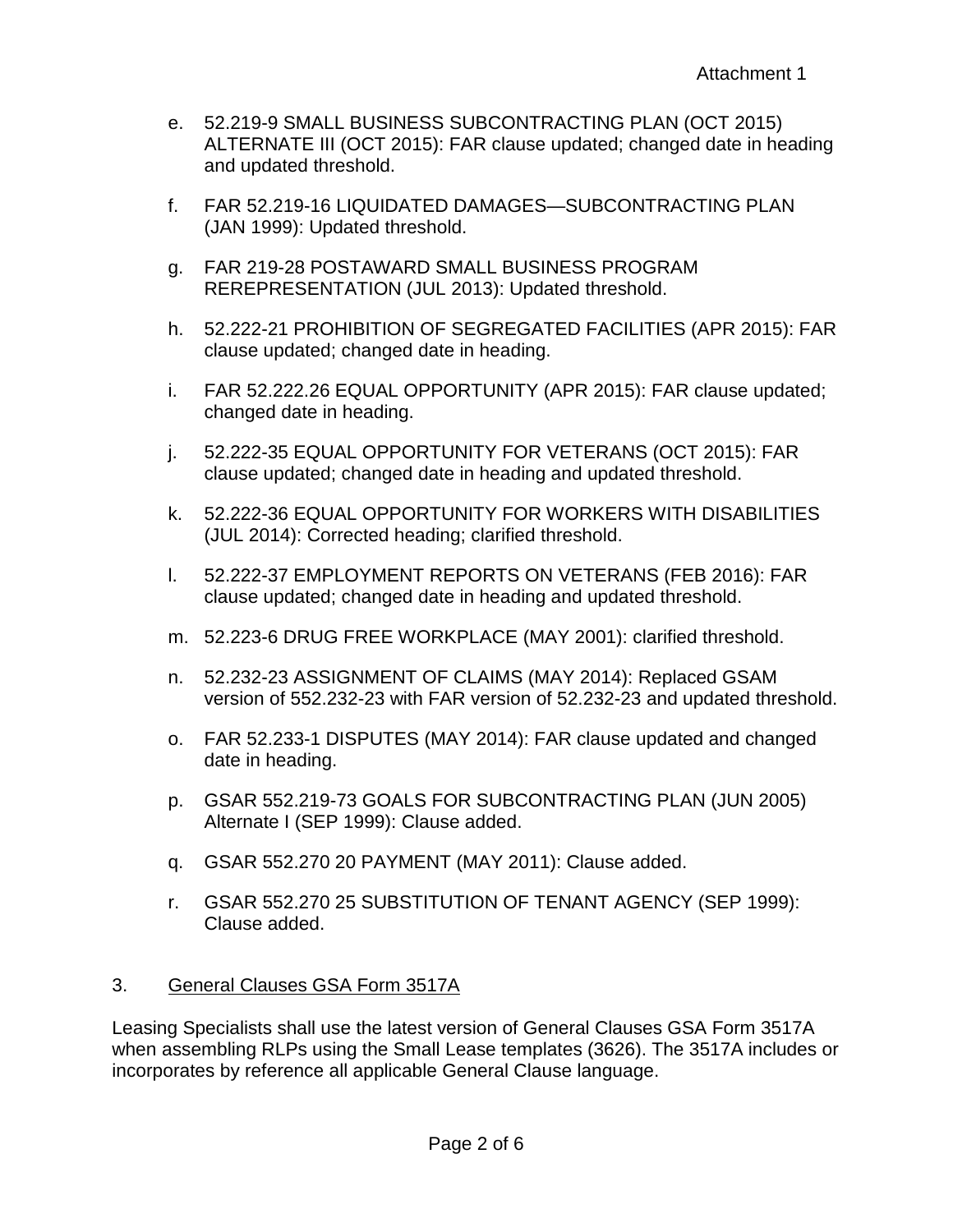The 06/16 version of the GSA Form 3517A reflects changes as follows:

- a. Heading changed to read as "GENERAL CLAUSES (Acquisition of Leasehold Interests in Real Property for Small Leases).
- b. FAR 52.204-10 REPORTING EXECUTIVE COMPENSATION AND FIRST-TIER SUBCONTRACT AWARDS (OCT 2015): FAR clause added.
- c. FAR 52.209-6 PROTECTING THE GOVERNMENT'S INTEREST WHEN SUBCONTRACTING WITH CONTRACTORS DEBARRED, SUSPENDED, OR PROPOSED FOR DEBARMENT (OCT 2015): FAR clause updated; changed date in heading and updated threshold.
- d. FAR 52.215-10 PRICE REDUCTION FOR DEFECTIVE CERTIFIED COST OR PRICING DATA (AUG 2011): Updated threshold.
- e. FAR 52.219-9 SMALL BUSINESS SUBCONTRACTING PLAN (OCT 2015) ALTERNATE III (OCT 2015): FAR clause updated; changed date in heading and updated threshold.
- f. FAR 52.219-16 LIQUIDATED DAMAGES—SUBCONTRACTING PLAN (JAN 1999): Updated threshold.
- g. FAR 219-28 POSTAWARD SMALL BUSINESS PROGRAM REREPRESENTATION (JUL 2013): FAR clause added.
- h. FAR 52.222-21 PROHIBITION OF SEGREGATED FACILITIES (APR 2015): Removed threshold.
- i. FAR 52.222-26 EQUAL OPPORTUNITY (APR 2015): Removed threshold.
- j. FAR 52.222-35 EQUAL OPPORTUNITY FOR VETERANS (OCT 2015): FAR clause updated; changed date in heading and updated threshold.
- k. FAR 52.222-36 EQUAL OPPORTUNITY FOR EMPLOYEES WITH DISABILITIES (JUL 2014): Threshold clarified.
- l. FAR 52.222-37 EMPLOYMENT REPORTS ON VETERANS (FEB 2016): FAR clause updated; changed date in heading and updated threshold.
- m. 52.223-6 DRUG FREE WORKPLACE (MAY 2001): clarified threshold
- n. GSAR 552.215-70 EXAMINATION OF RECORDS BY GSA (FEB 1996): GSAR clause added.
- o. GSAR 552.219-73 GOALS FOR SUBCONTRACTING PLAN (JUN 2005) Alternate I (SEP 1999): Threshold clarified.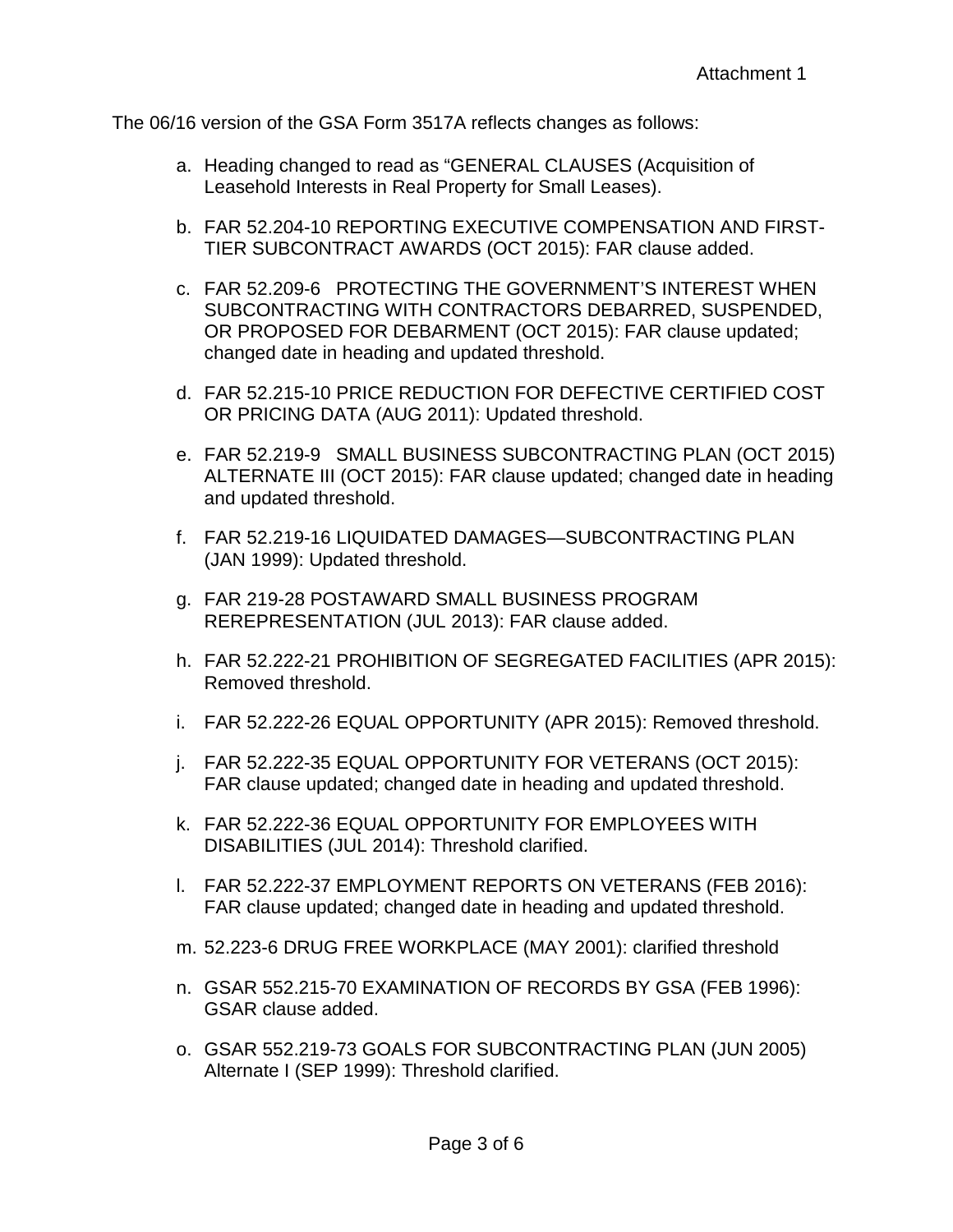- p. GSAR 552.270-20 PAYMENT: Corrected date in heading.
- 4. General Clauses GSA Forms 3517B and 3517D

Leasing Specialists shall use the latest version of the General Clauses GSA Form 3517B for all RLP packages except for Simplified, Small, and Disaster leases. (Use GSA Form 3517D for Disaster leases.) The 06/16 version of GSA Forms 3517B and 3517D reflect changes as follows:

- a. PAYMENT (MAY 2011): Deleted GSAR reference number.
- b. FIRE AND CASUALTY DAMAGE (JUN 2016): Revised to clarify consequences for destruction resulting from Lessor's willful or negligent act or omission.
- c. 52.203-7 ANTI-KICKBACK PROCEDURES (MAY 2014): Threshold revised to reference the Simplified Lease Acquisition Threshold; clause incorporated by reference.
- d. 52.203-13 CONTRACTOR CODE OF BUSINESS ETHICS AND CONDUCT (OCT 2015): FAR language and threshold updated; clause incorporated by reference.
- e. 52.203-14 DISPLAY OF HOTLINE POSTERS (OCT 2015): FAR language and threshold updated; inserted information in accordance with GSAR.
- f. 52.204-7 SYSTEM FOR AWARD MANAGEMENT (JUL 2013): Clause incorporated by reference.
- g. 52.204-10 REPORTING EXECUTIVE COMPENSATION AND FIRST-TIER SUBCONTRACT AWARDS (OCT 2015): FAR language and threshold updated; clause incorporated by reference.
- h. 52.204-13 SYSTEM FOR AWARD MANAGEMENT MAINTENANCE (JUL 2013): Clause incorporated by reference.
- i. 52.209-6 PROTECTING THE GOVERNMENT'S INTEREST WHEN SUBCONTRACTING WITH CONTRACTORS DEBARRED, SUSPENDED, OR PROPOSED FOR DEBARMENT (OCT 2015): FAR language and threshold updated; clause incorporated by reference.
- j. 52.215-2 AUDIT AND RECORDS NEGOTIATION (OCT 2010): Threshold revised to reference the Simplified Lease Acquisition Threshold; clause incorporated by reference.
- k. 52-215-10 PRICE REDUCTION FOR DEFECTIVE COST OR PRICING DATA (AUG 2011): FAR threshold updated; clause incorporated by reference.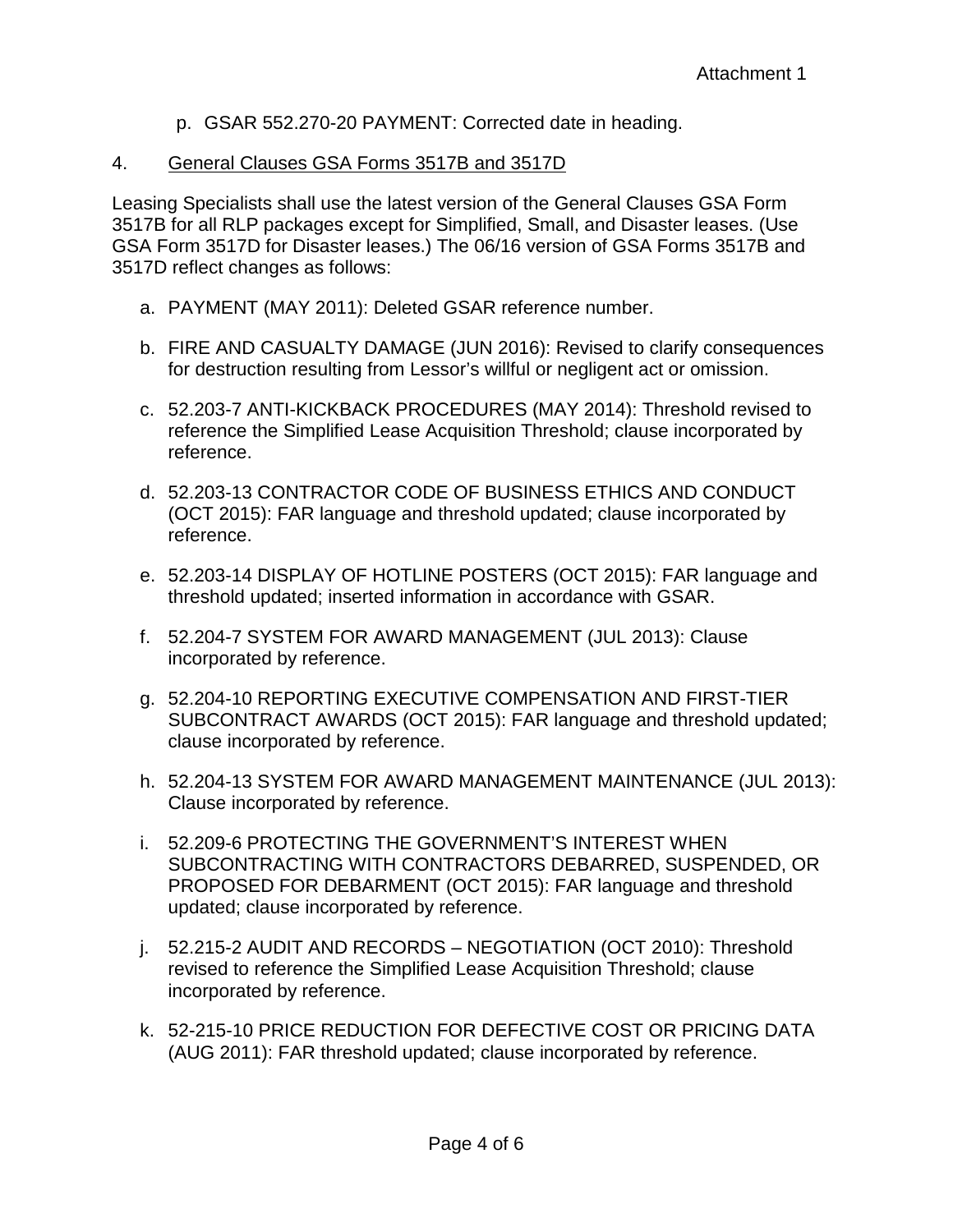- l. 52.215-12 SUBCONTRACTOR CERTIFIED COST OR PRICING DATA (OCT 2010): FAR threshold updated; clause incorporated by reference.
- m. 52.219-8 UTILIZATION OF SMALL BUSINESS CONCERNS (OCT 2014): Threshold revised to reference the Simplified Lease Acquisition Threshold; clause incorporated by reference.
- n. 52.219-9 SMALL BUSINESS SUBCONTRACTING PLAN (OCT 2015) ALTERNATE III (OCT 2015): FAR language and threshold updated; clause incorporated by reference.
- o. 52.219-16 LIQUIDATED DAMAGES—SUBCONTRACTING PLAN (JAN 1999): FAR threshold updated; clause incorporated by reference.
- p. FAR 219-28 POSTAWARD SMALL BUSINESS PROGRAM REREPRESENTATION (JUL 2013): Threshold revised to reference the micropurchase threshold; clause incorporated by reference.
- q. 52.222-21 PROHIBITION OF SEGREGATED FACILITIES (APR 2015): FAR language updated; clause incorporated by reference.
- r. 52.222-26 EQUAL OPPORTUNITY (APR 2015): FAR language updated; clause incorporated by reference.
- s. 52.222-35 EQUAL OPPORTUNITY FOR VETERANS (OCT 2015): FAR language and threshold updated.
- t. 52.222-36 EQUAL OPPORTUNITY FOR WORKERS WITH DISABILITIES (JUL 2014): Corrected heading; threshold clarified.
- u. 52.222-37 EMPLOYMENT REPORTS ON VETERANS (FEB 2016): FAR language and threshold updated; clause incorporated by reference.
- v. 52.223-6 DRUG-FREE WORKPLACE (MAY 2001): Threshold revised to reference the Simplified Lease Acquisition Threshold; clause incorporated by reference.
- w. 52.232-23 ASSIGNMENT OF CLAIMS (MAY 2014): Replaced GSAM version of 552.232-23 with FAR version of 52.232-23; threshold revised to reference micropurchase threshold.
- x. 52.232-33 PAYMENT BY ELECTRONIC FUNDS TRANSFER SYSTEM FOR AWARD MANAGEMENT (JUL 2013): Clause incorporated by reference.
- y. 52.232-34 PAYMENT BY ELECTRONIC FUNDS TRANSFER OTHER THAN SYSTEM FOR AWARD MANAGEMENT (JUL 2013): Clause incorporated by reference (*clause applies to GSA Form 3517D only*).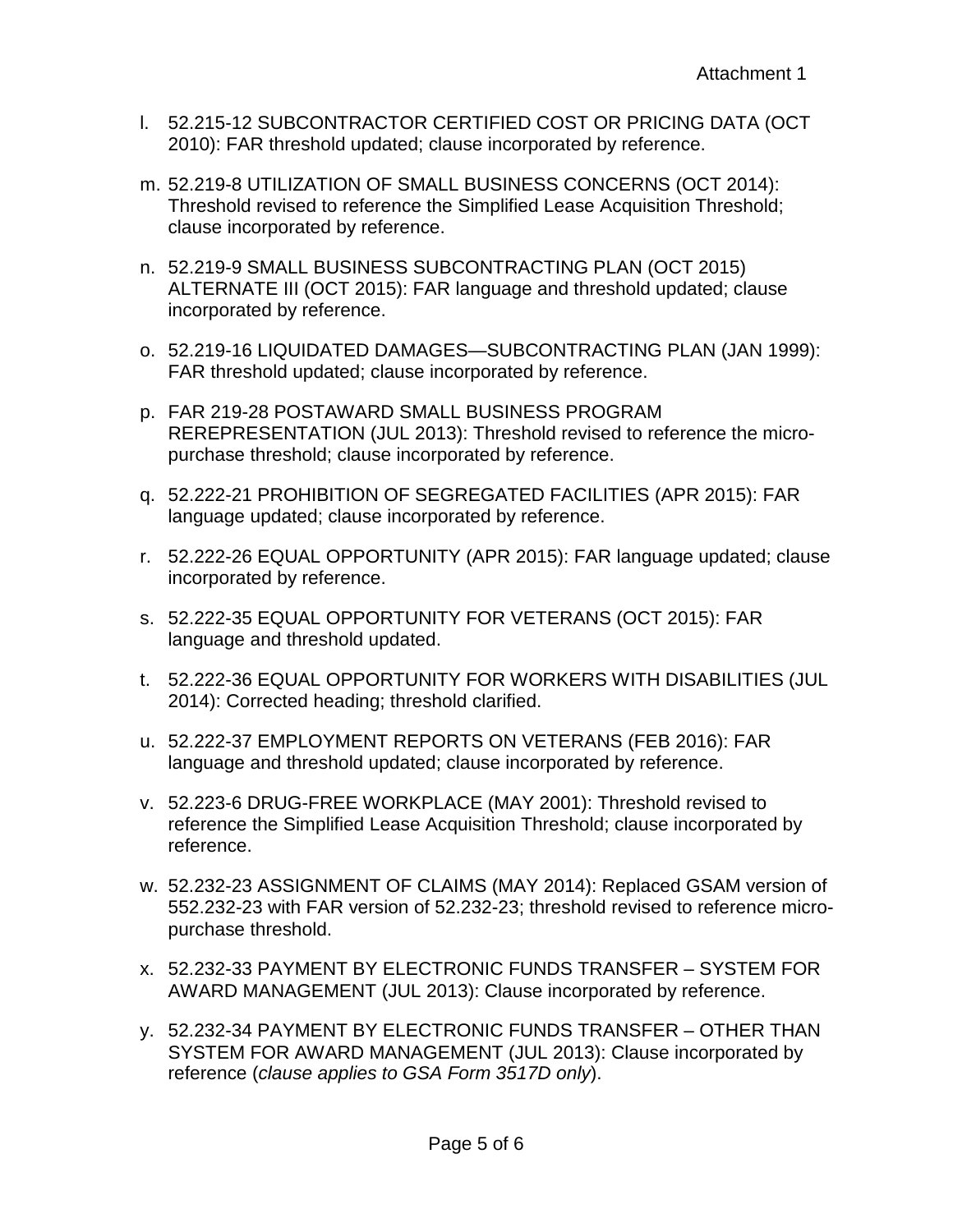z. 52.233-1 DISPUTES (MAY 2014): Clause incorporated by reference.

.

- aa.552.270-30 PAYMENT FOR ILLEGAL OR IMPROPER ACTIVITIES (JUN 2011): Threshold revised to reference the Simplified Lease Acquisition Threshold.
- bb.552.270-32 COVENANT AGAINST CONTINGENT FEES (JUN 2011): Threshold revised to reference the Simplified Lease Acquisition Threshold.